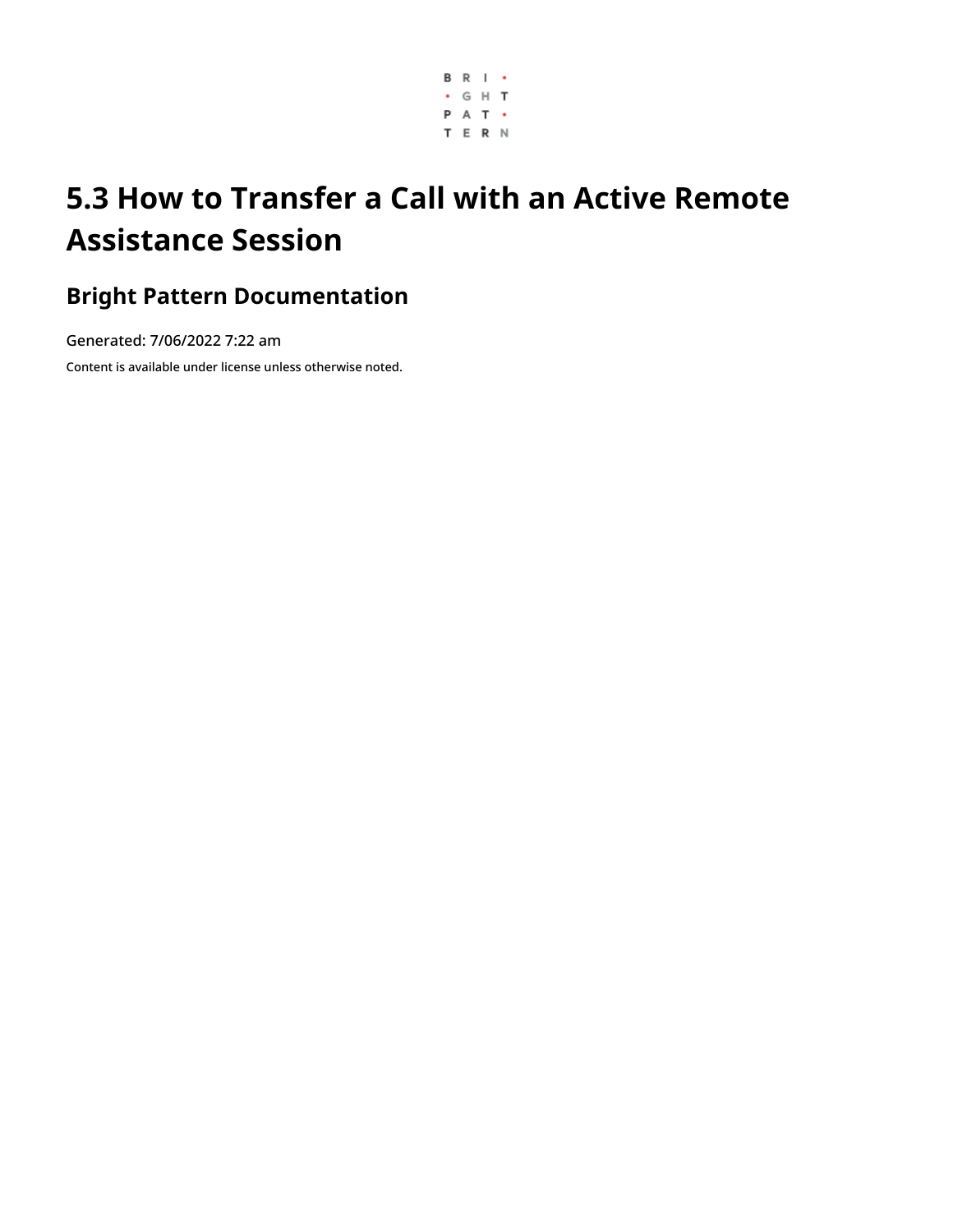#### **Table of Contents**

<span id="page-1-0"></span>

| <b>Table of Contents</b>                                                         |    |
|----------------------------------------------------------------------------------|----|
| How to Make Consultations and Transfers                                          |    |
| Consult, Conference, Blind Transfer Window                                       |    |
| <b>Consultation Calls</b>                                                        | 5  |
| Conference Calls                                                                 | 5  |
| <b>Blind Transfers</b>                                                           | 5  |
| <b>Keyboard Shortcuts</b>                                                        | ٠h |
| How to Consult a Fellow Agent's State Before Transferring an Interaction to Them | 6  |
| General Rule                                                                     |    |
| Check the Directory                                                              |    |
| Check the Transfer Dialog Window                                                 |    |
| How to Wrap Up After Call Work                                                   |    |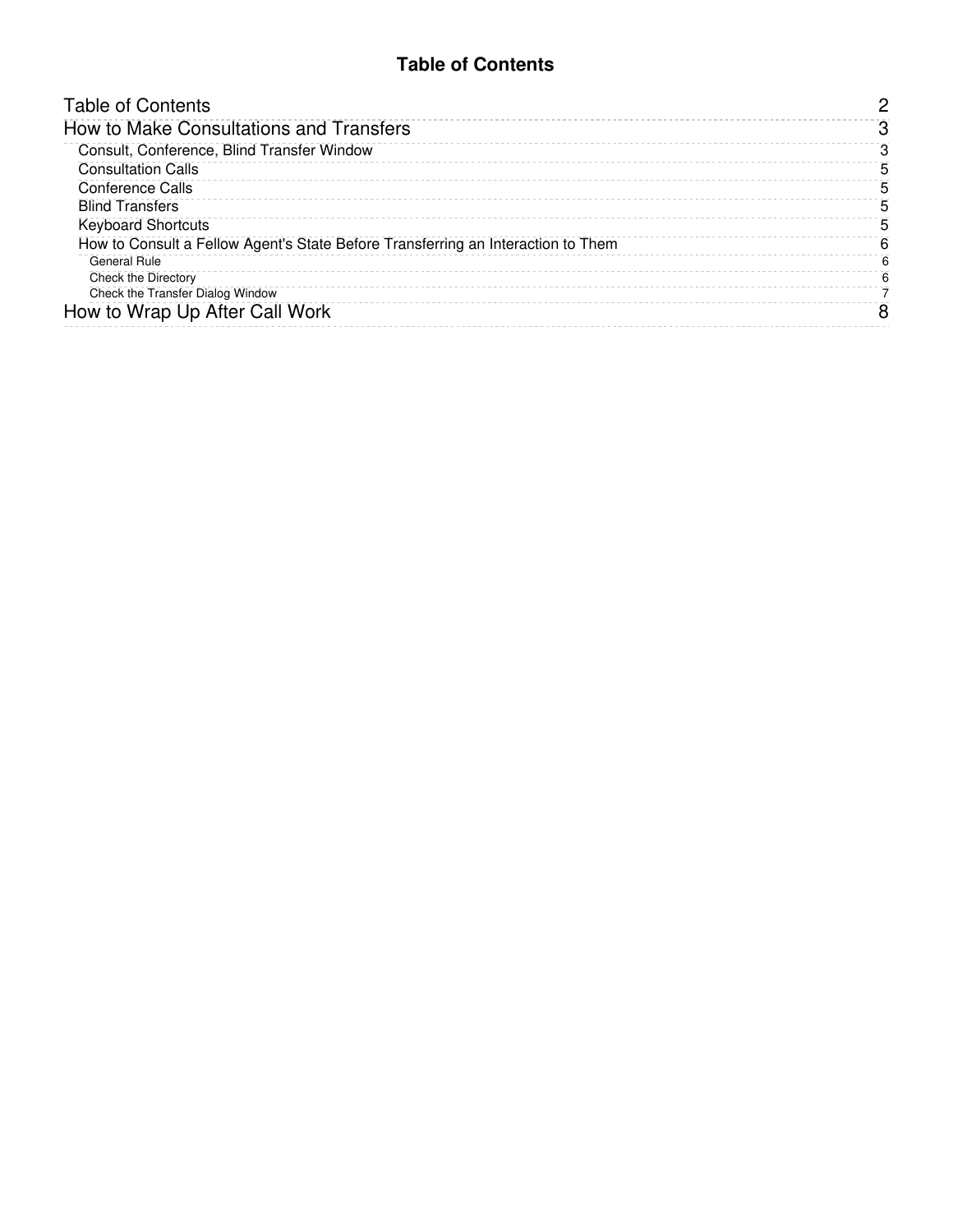## <span id="page-2-0"></span>**How to Make Consultations and Transfers**

If your contact center accepts calls, occasionally you will need to transfer calls, conduct conference calls, or consult other agents or managers while on an active call. This article shows you how to use the *Consult, Conference, Blind Transfer* feature while on an active call.



How the Consult, Conference, and Blind Transfer window looks in Agent Desktop

#### <span id="page-2-1"></span>**Consult, Conference, Blind Transfer Window**

*Consult, Conference, Blind Transfer* is the window that pops open after clicking on the **Initiate transfer or conference** button during an active call.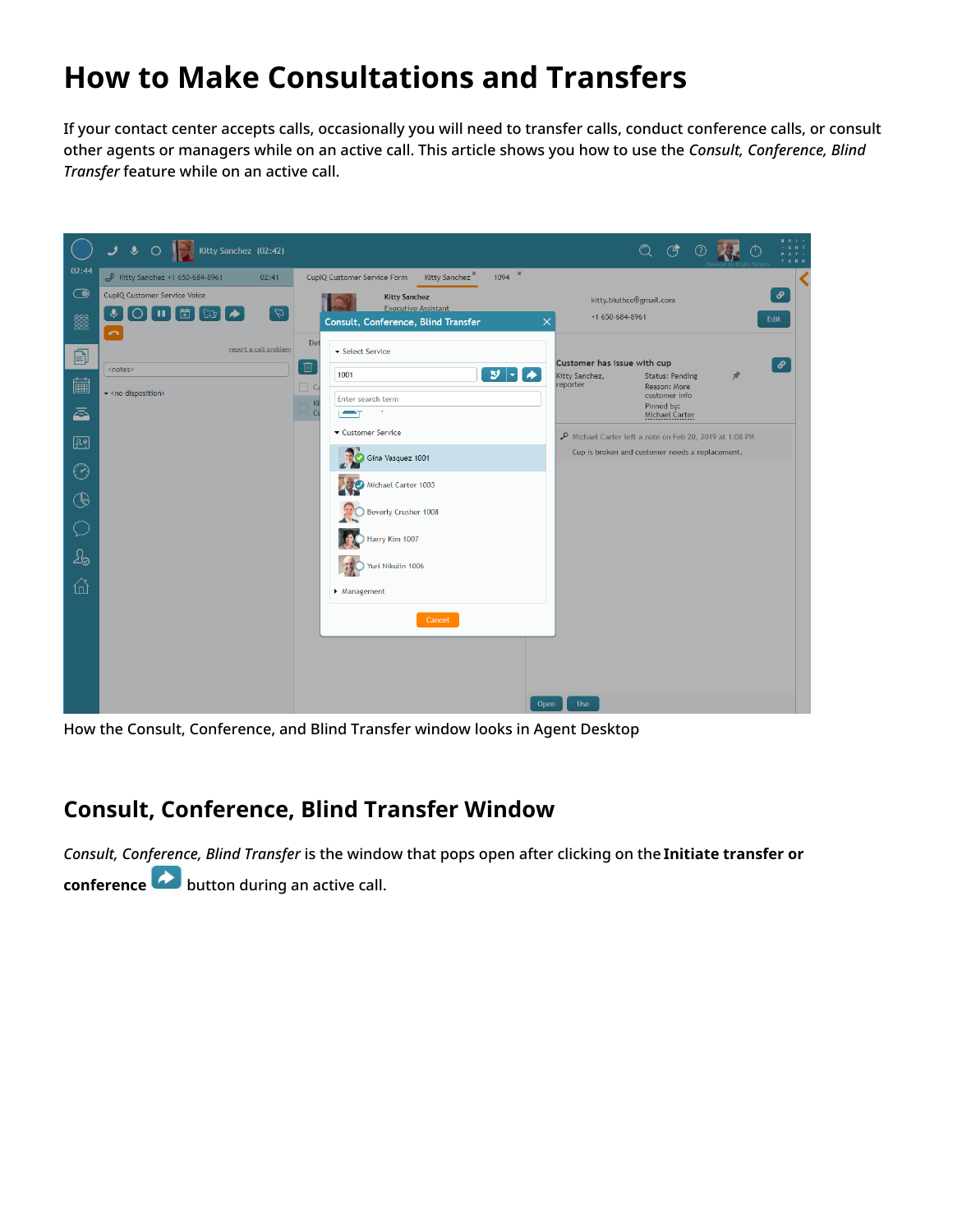

The "Initiate transfer or conference" button in the list of phone controls

From this window, you may do the following:

- Scroll down and select a recipient from the list of available agents.
- Use the search bar to enter the name or number of the agent you want to transfer the call to.
- In the number field, enter the phone number or extension of the party you are transferring the call to.

| Consult, Conference, Blind Transfer |  |
|-------------------------------------|--|
| Select Service                      |  |
| $3J - 7$<br>1001                    |  |
| Enter search term                   |  |
| $\blacksquare$                      |  |
| Customer Service                    |  |
| Gina Vasquez 1001                   |  |
| Michael Carter 1003                 |  |
| Beverly Crusher 1008                |  |
| Harry Kim 1007                      |  |
| Yuri Nikulin 1006                   |  |
| Management<br>▶                     |  |
| Cancel                              |  |

The Consult, Conference, and Blind Transfer window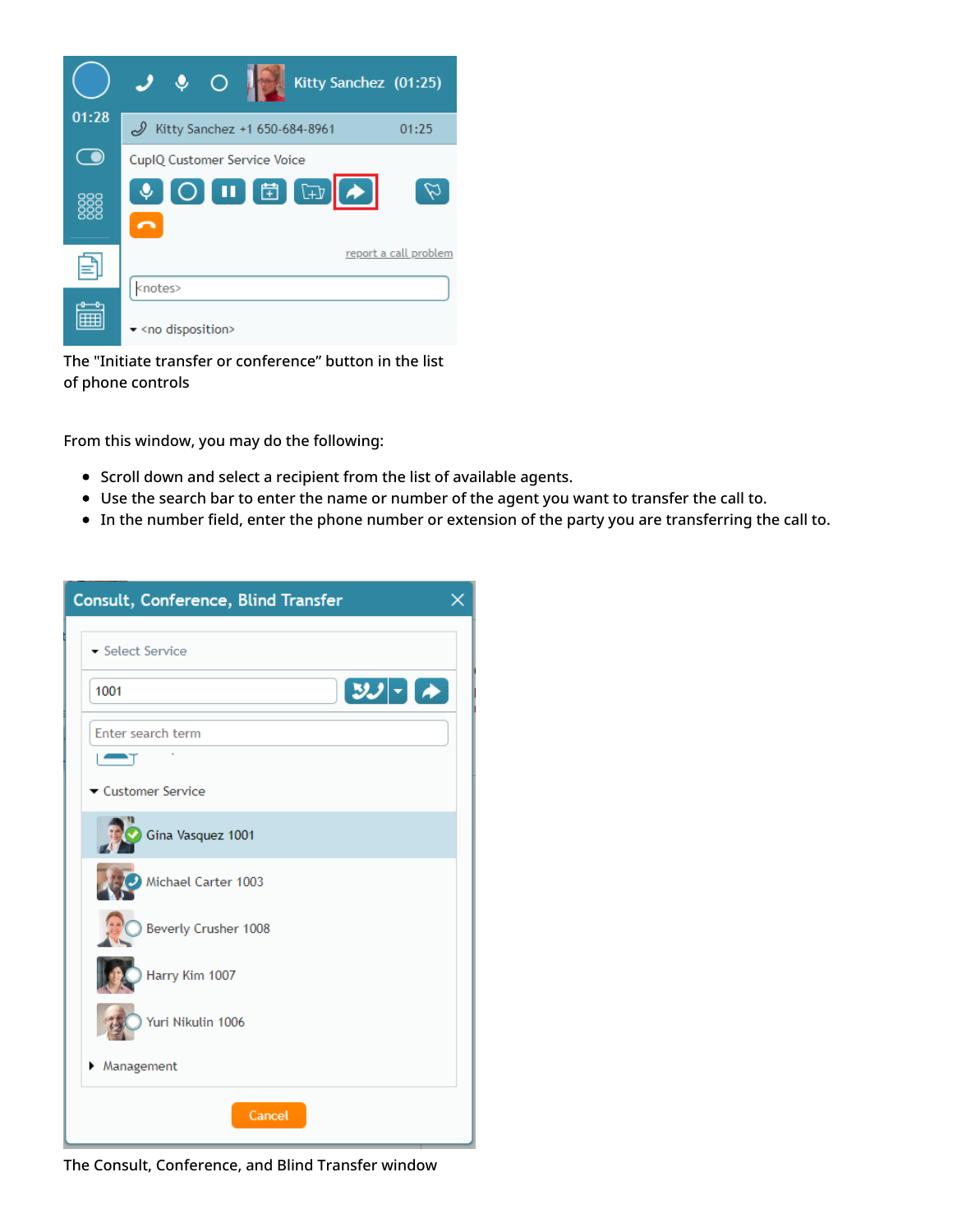### <span id="page-4-0"></span>**Consultation Calls**

A *consultation call* is a call you make to another agent or manager with respect to an active customer call on your desktop. Making consultations allows you to ask others questions while keeping your caller on hold.

To make a consultation call, click on the**Initiate transfer or conference** button; this pops the Consult, Conference, Blind Transfer window. After the extension or phone number is entered in the number field, click on the dropdown menu and select the **dial** button; you will dial the phone number or extension in the number field but the call will not be transferred.

#### <span id="page-4-1"></span>**Conference Calls**

A *conference call* is a call where more than one party is actively on a call; conference calls can be useful if your caller wants to speak with a manager.

To make a conference call, click the**Initiate transfer or conference** button; this pops the Consult, Conference, Blind Transfer window. After the extension or phone number is entered in the number field, click on the dropdown menu and select the **dial as conference** button. From here, all parties will be active on the call.

Recent conference calls can be seen in the*Recent* list, displayed as the word "Conference"; when you hover your cursor over the word, the contact cards of all parties on the call are displayed.



A recent conference call

## <span id="page-4-2"></span>**Blind Transfers**

A *blind transfer* is when an agent passes a call to another phone number or extension without knowing if the call will be actively received. Blind transfers are useful when callers need to speak with specific agents or departments.

To initiate a blind transfer, click on the **Initiate transfer or conference** button; this pops the Consult, Conference, Blind Transfer window. After the extension or phone number is entered in the number field, click the **blind transfer button**; the phone call will transfer and the interaction will be completed.

For blind transfers, the name and phone number of the caller will be displayed and stored in the**Recent** list.

### <span id="page-4-3"></span>**Keyboard Shortcuts**

Note that conference calls, consultations, and blind transfers can be made using keyboard shortcuts, also known as hot keys or hotkeys.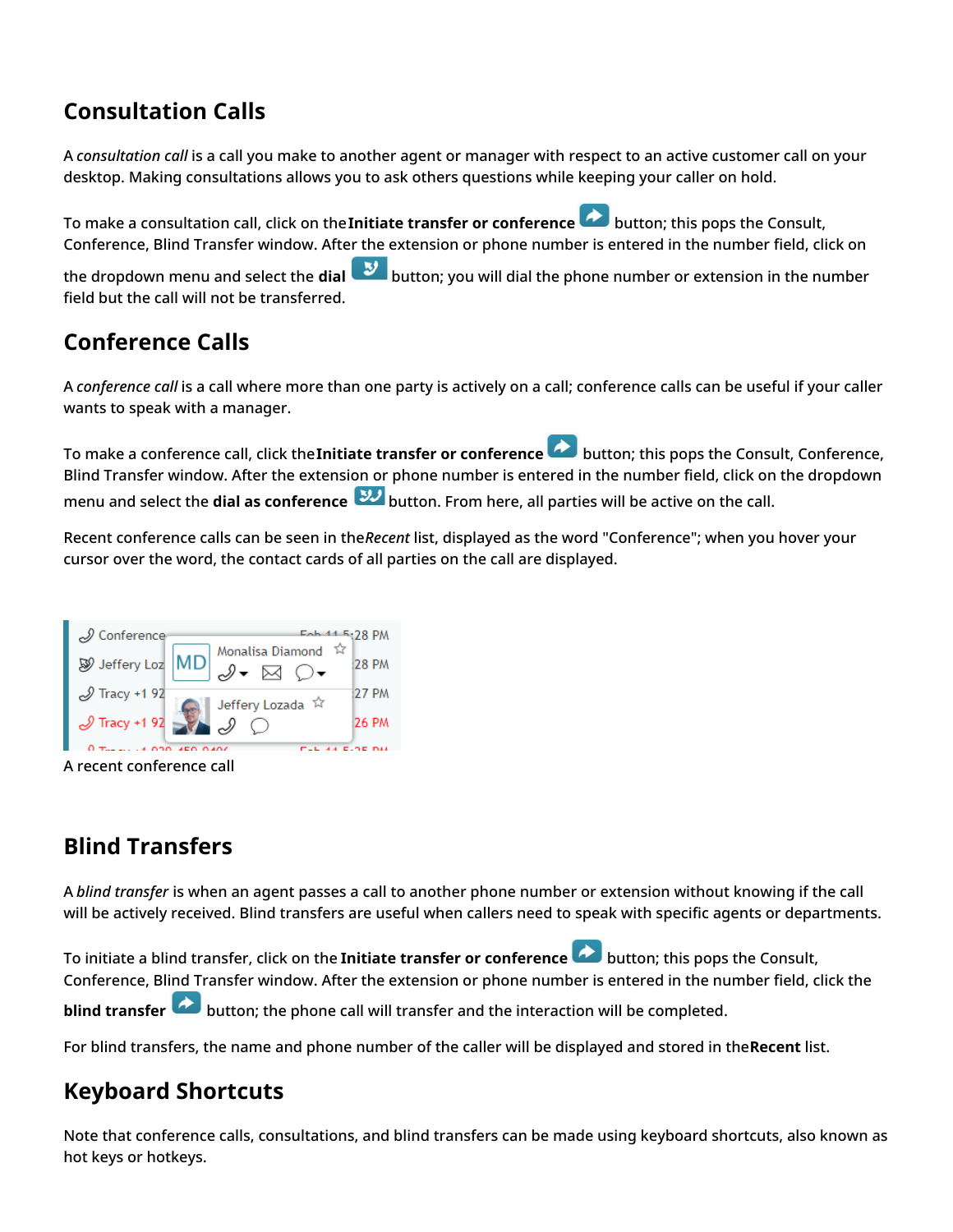The keyboard shortcuts are as follows:

- First, to initiate a transfer or conference, select **Alt-Shift-T**
- To make a blind transfer, select **Alt-Shift-B**
- To make a consultation call, select**Alt-Shift-D**
- To make a conference call, select**Alt-Shift-C**

### <span id="page-5-0"></span>**How to Consult a Fellow Agent's State Before Transferring an Interaction to Them**

If [real-time](https://help.brightpattern.com/5.3:Agent-guide/Tutorials/Calls/HowtoUsetheDirectory#Real-Time_State_Icons) state icons are enabled for your contact center, they are viewable in your[directory](https://help.brightpattern.com/5.3:Agent-guide/UserInterface#Directory) as well as in the following:

- The Consult, Conference, and Blind Transfer dialog windows
- The Chat Invite dialog window
- The Transfer Email and Assign Email dialog windows

If you are processing an interaction and need to transfer it to another agent, you can use the icons to determine who is available to transfer the interaction to.

Note: If real-time state icons are not enabled for your contact center, the same process may be used [withpresence](https://help.brightpattern.com/5.3:Agent-guide/Tutorials/Calls/HowtoUsetheDirectory#Presence_Icons) icons.

#### <span id="page-5-1"></span>**General Rule**

Ideally, the best agents to transfer interactions to are in the [Ready](https://help.brightpattern.com/5.3:Agent-guide/Tutorials/Calls/HowtoUsetheDirectory#Ready) state. This state means an agent is ready and waiting to process interactions (i.e., they are not actively working on anything else).



Agents in various states

#### <span id="page-5-2"></span>**Check the Directory**

The [directory](https://help.brightpattern.com/5.3:Agent-guide/UserInterface#Directory) is one of the places to view agent real-time states. You can access the directory by clicking the [conversations](https://help.brightpattern.com/5.3:Agent-guide/UserInterface#Conversations) icon or the [directory](https://help.brightpattern.com/5.3:Agent-guide/UserInterface#Directory_and_Dial_Pad) and dial pad icon. To view agents, click on the various team names (e.g., Customer Service).

In the following image, three out of four of the displayed agents are busy or logged out. If you needed to transfer an interaction to one of these agents, Antonio Staten would be the best choice because he is Ready.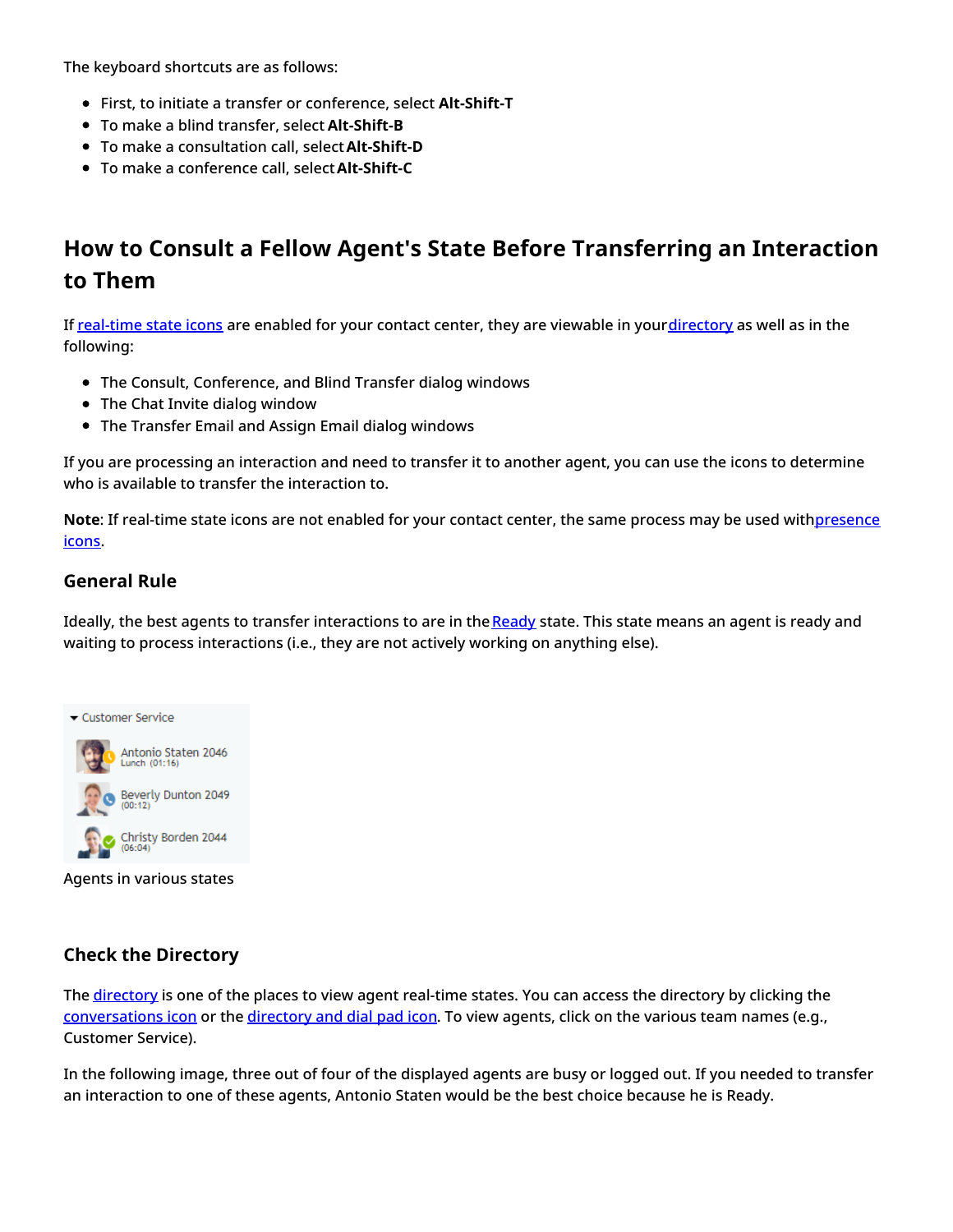

Agent Antonio Staten is in the Ready state

In the following image, all three agents are busy (i.e., two are on active calls and one is at lunch). If you needed to transfer an interaction to one of these agents, you could inform the customer they will need to wait for the next available agent, send an internal message to the desired agent, and then transfer the customer when the agent is ready.



<span id="page-6-0"></span>Checking agent states lets you know when your coworkers are unavailable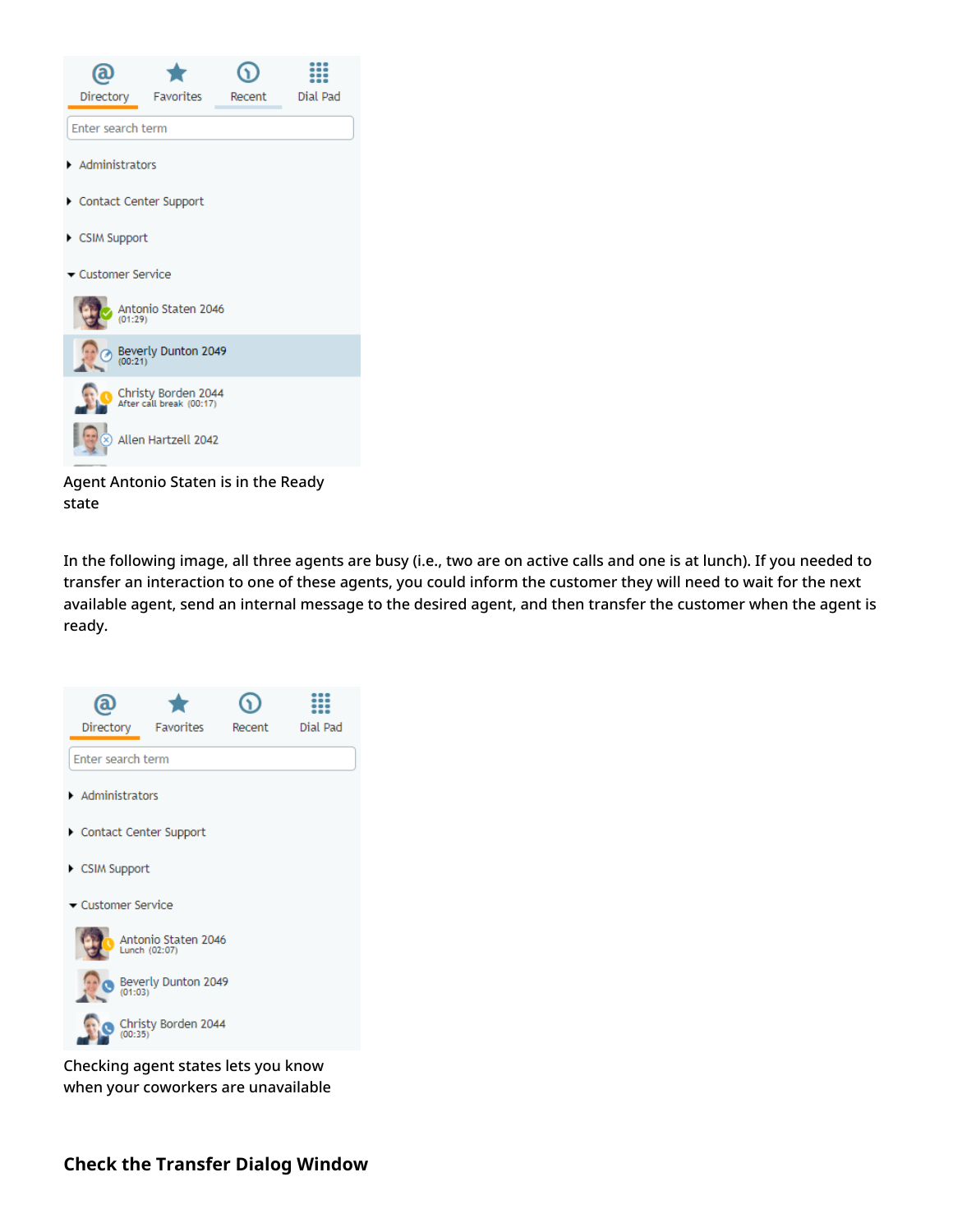If you are actively processing an interaction, the various transfer dialog windows display real-time states too. In the following image, agent Christy Borden called her coworker Beverly Dunton to ask her a question. Unfortunately, Beverly does not know the answer and she wants to see who is available to transfer Christy to.

When Beverly clicks the **Initiate transfer or conference** button the Consult, Conference, Blind Transfer dialog window pops, allowing her to see that agent Liza Smith from the Customer Service team is available.



Real-time states can be seen from transfer dialog windows

## <span id="page-7-0"></span>**How to Wrap Up After Call Work**

Depending on the type of service you provide and your contact center practices, after a service interaction (call or chat) has terminated, the system may automatically change your state to *After Call [Work](https://help.brightpattern.com/5.3:Agent-guide/Tutorials/Calls/TransferCallwithRemoteAssistance/?action=html-localimages-export#topic_agent-guide.2Fhowtointerpretyourcurrentstateinformation)* (ACW). You can use the time in this state to finish any work associated with the service interaction that has just ended.

After finishing the after call work for the current customer interaction, you have the following options:

■ Click the **Complete** button  $\blacksquare$ . This will finish processing the current interaction. If this was the only interaction at your desktop, you will be [automatically](https://help.brightpattern.com/5.3:Agent-guide/Tutorials/Calls/TransferCallwithRemoteAssistance/?action=html-localimages-export#topic_agent-guide.2Fhowtointerpretyourcurrentstateinformation) switched to the next state, which may be *[Ready](https://help.brightpattern.com/5.3:Agent-guide/Tutorials/Calls/TransferCallwithRemoteAssistance/?action=html-localimages-export#topic_agent-guide.2Fhowtointerpretyourcurrentstateinformation)* or *Not Ready*, depending on the system settings and/or the state you may have previously requested. However, if you have other active interactions at your desktop, you may remain in the *After Call Work* state and continue